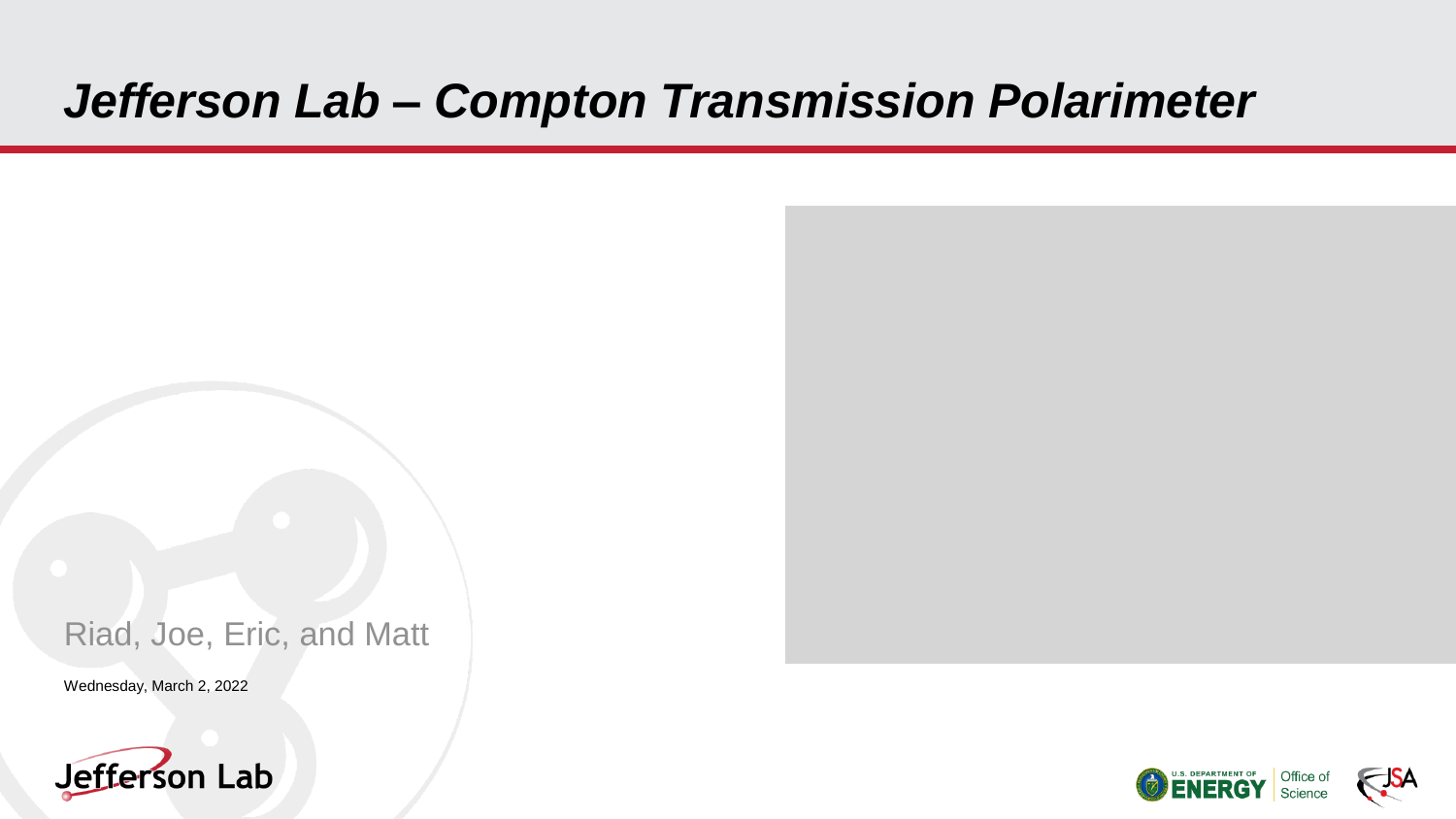## **Achievements, Milestones and Timeline**

- FY22 Q2:
	- Bismuth Germanate  $(Bi_4Ge_3O_{12})$  (BGO) crystals are ready to order three crystals from Alpha Spectra, Inc, each: 76.2 mm diameter x 200 mm long
	- -Design of magnet with iron core is underway
	- -Collecting/precuring parts of the portable DAQ
	- -Build a second radiator
- FY22 Q3-Q4:
	- -Install old polarimeter at UITF
	- -Portable DAQ is ready
	- -Test portable DAQ with old magnet and detector
- FY23 Q1:
	- -Install new magnet and new detector at UITF
	- -Calibrate polarimeter

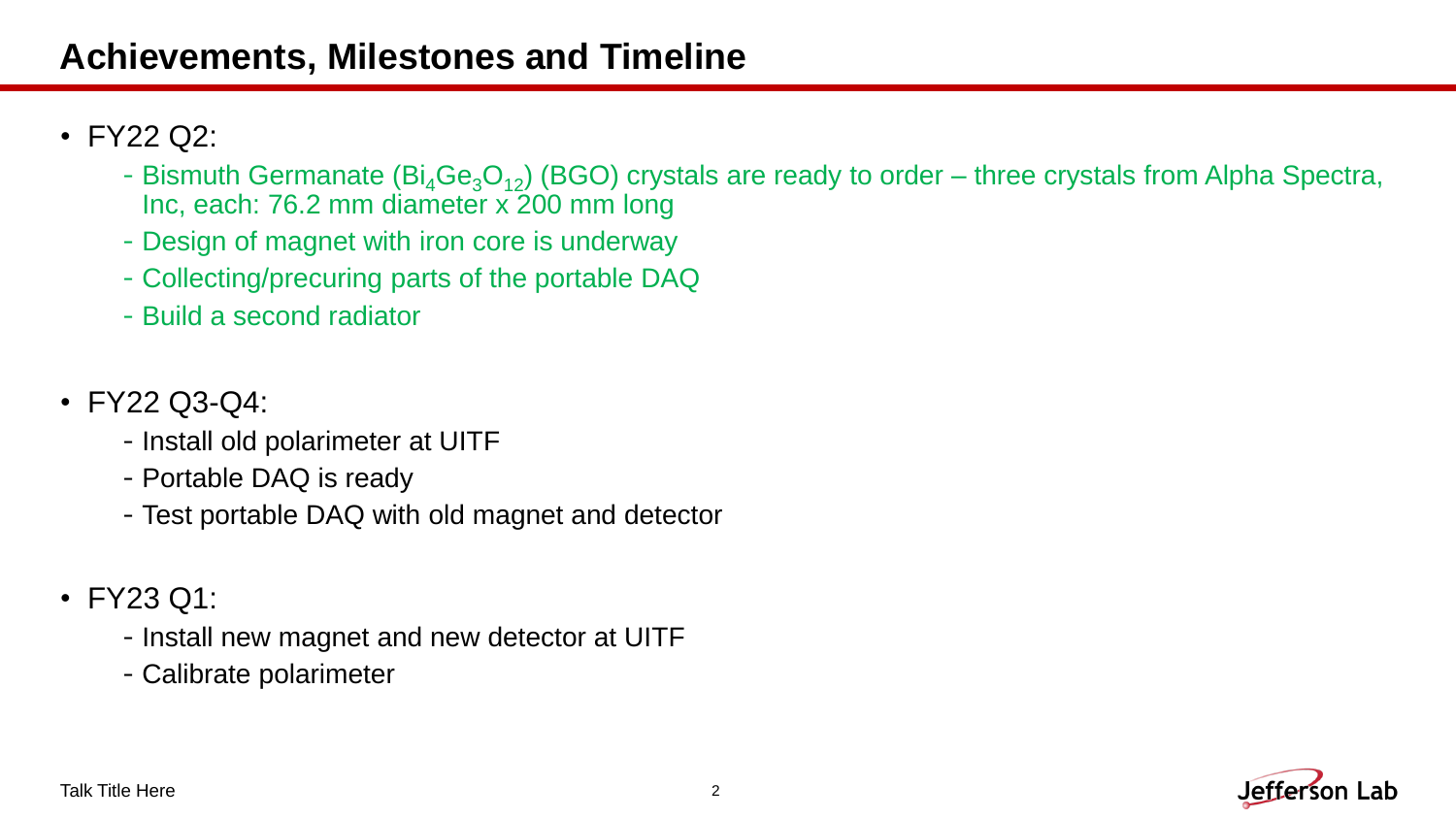#### **Polarimeter at CEBAF – Summer 2018**



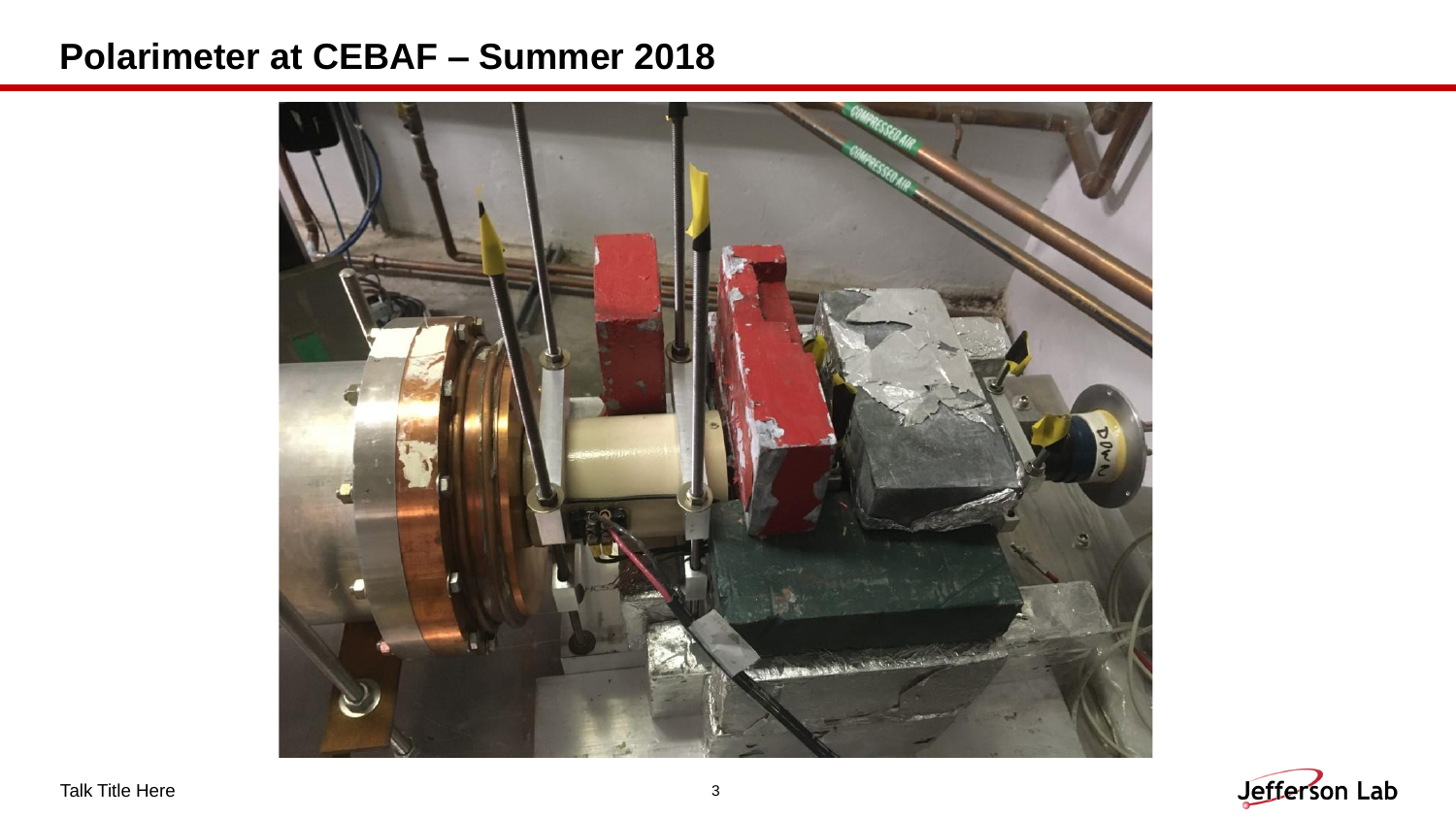### **Planned Test at UITF**





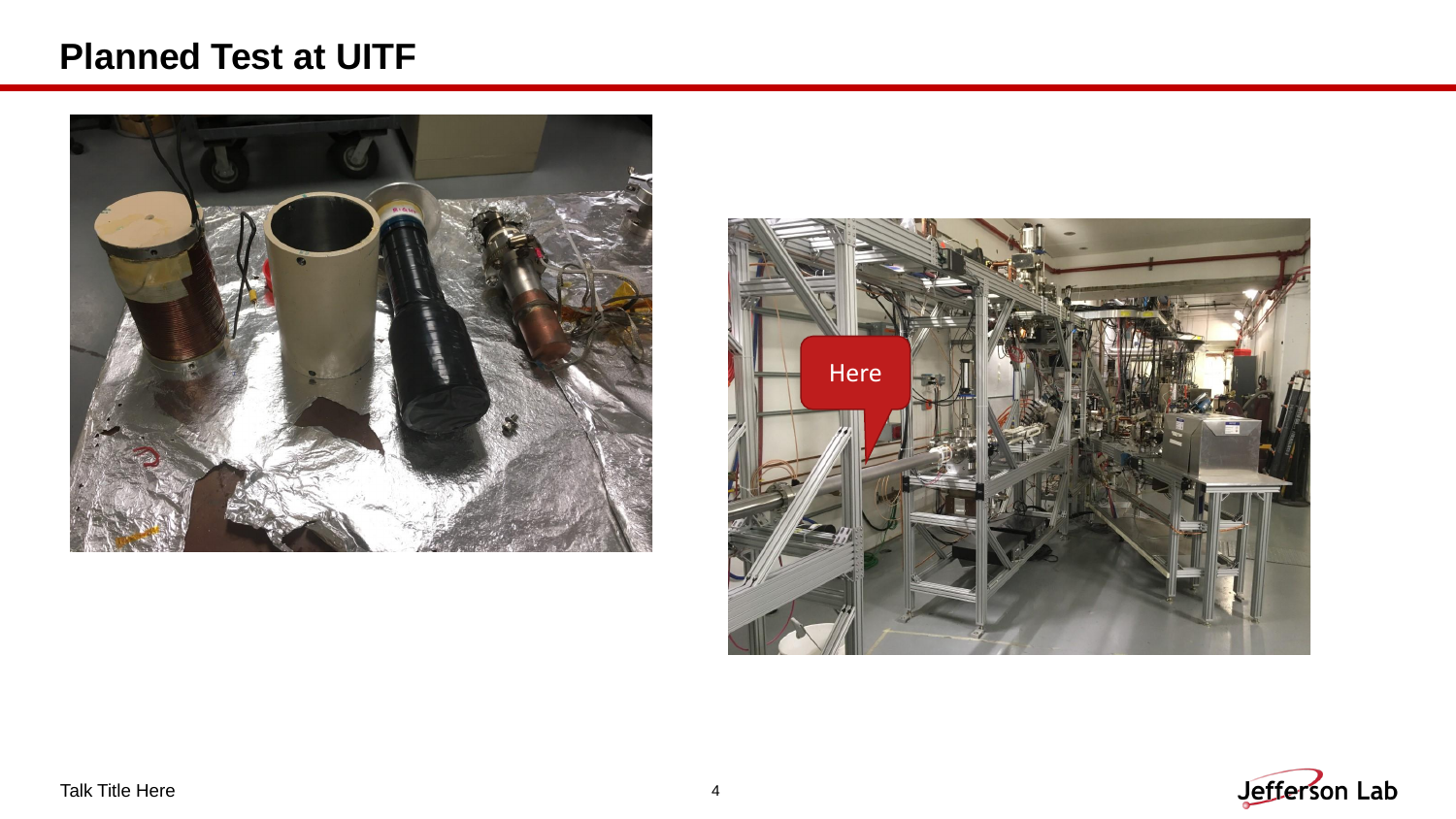## **Planned Test in UITF**

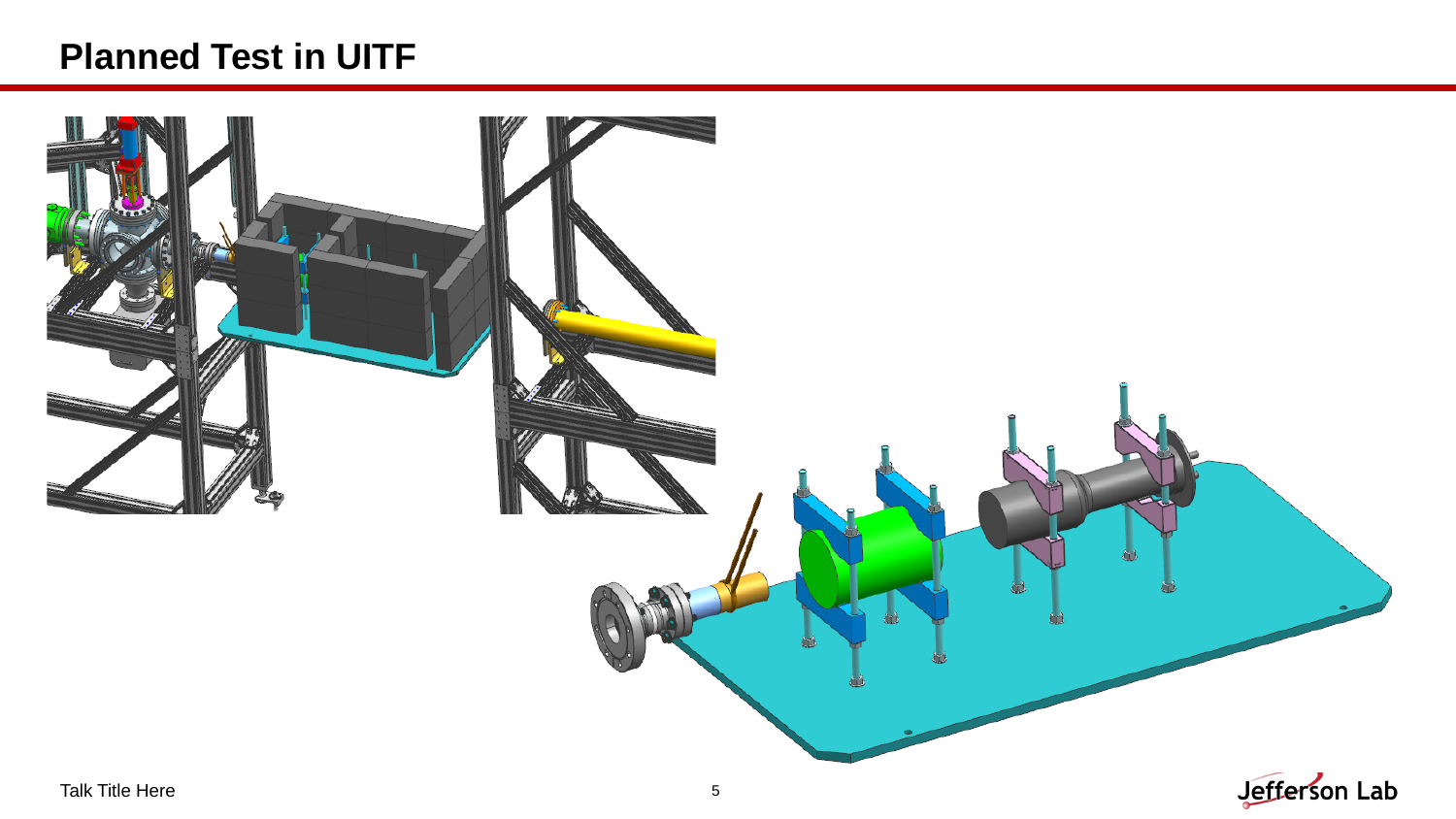## **New Portable Data Acquisition System (DAQ)**



Talk Title Here 6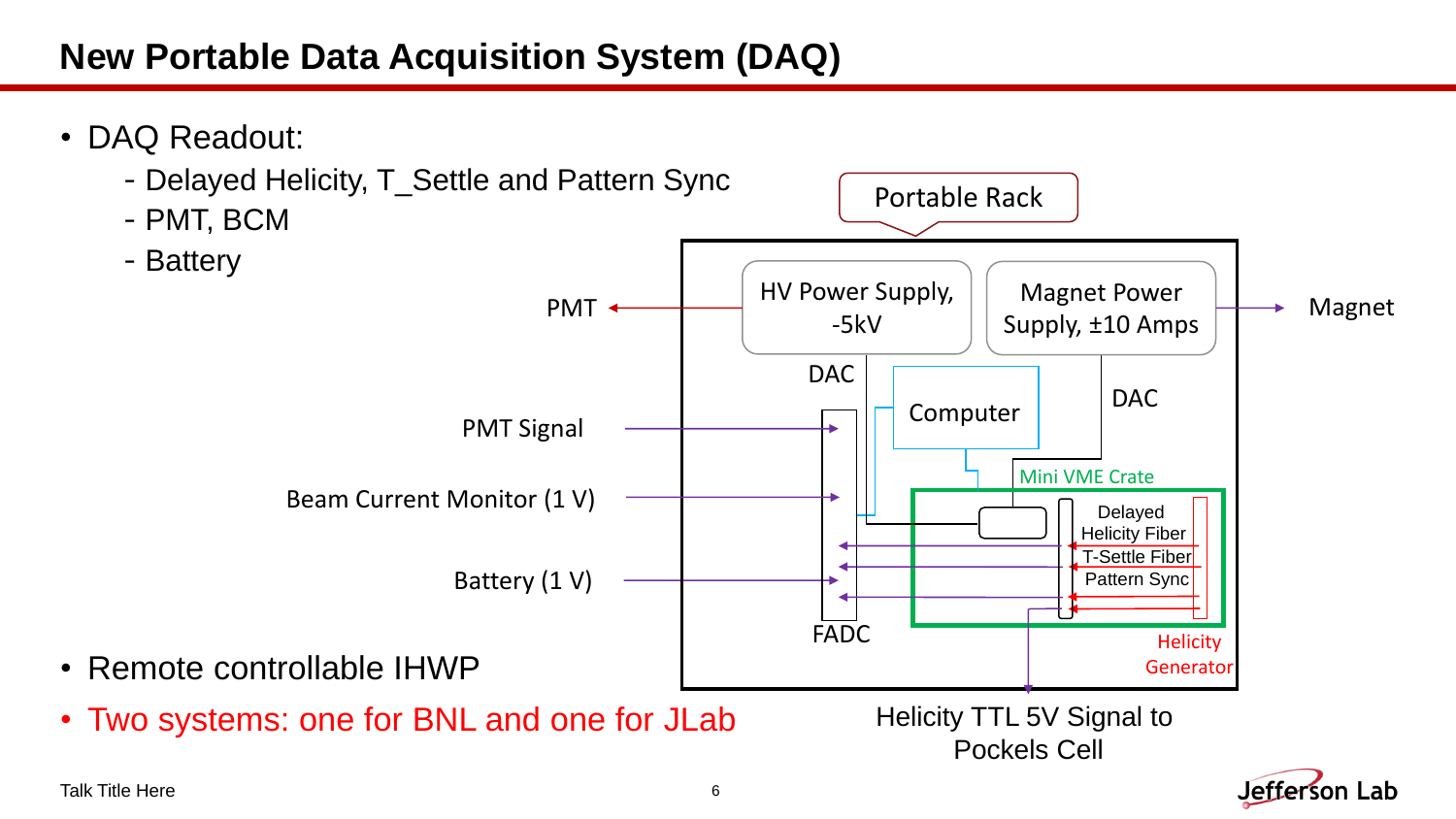|                | PORTABLE DAQ                        |                                          |                        |                |                  |               |            |               |            |
|----------------|-------------------------------------|------------------------------------------|------------------------|----------------|------------------|---------------|------------|---------------|------------|
| ID#            | <b>Item</b>                         | <b>Description</b>                       | <b>Needed Quantity</b> |                | On-site To Order | Model#        | Cost       | Software      | Ordered?   |
| $\mathbf{1}$   | Portable Rack                       | Equipment rack                           | $\overline{2}$         |                | $\overline{2}$   | ?             |            |               | ?          |
| $\overline{2}$ | <b>5kV Power Supply</b>             | <b>CAEN VME HV</b>                       | $\overline{2}$         |                | ?                | V6533P        | \$0.00     |               | On Site    |
| 3              | <b>Magnet Power Supply</b>          | 1.5kW, 20A, 75V programmable,<br>bipolar | $\overline{2}$         | $\overline{2}$ |                  | $\mathcal{L}$ | ?          | Used at CEBAF | <b>YES</b> |
| 4              | Mini VME Crate                      | WEINER 7 slot '64x crate                 | $\overline{2}$         | $\overline{2}$ |                  | 195-X-64X     | \$0.00     |               | On Site    |
| 5              | <b>VME Controller</b>               | <b>VME Single Board Computer</b>         | $\overline{2}$         |                | $2^{\circ}$      | VP E2x/msd    | \$3,000.00 |               | <b>YES</b> |
| 6              | <b>VME Digital-Analog-Converter</b> | DAC module                               | $\overline{2}$         |                | ?                | $\mathcal{P}$ | ς          |               | <b>NO</b>  |
| 7              | VME NIM-ECL level translator        | CAEN 6U single slot                      | $\overline{2}$         |                | 2 <sup>1</sup>   | <b>V538AB</b> | \$2,700.00 |               | <b>YES</b> |
| 8              | <b>Helicity Decoder Module</b>      | New module                               | $\overline{2}$         |                | 2 <sup>1</sup>   | HD-FEDAQ      | \$2,200.00 |               | <b>YES</b> |
| 9              | <b>Helicity Generator</b>           | EES designed and built                   | $\overline{2}$         | $\overline{2}$ |                  | <b>EES</b>    | \$1,000.00 | Used at CEBAF | On Site    |
| 10             | Ethernet Flash ADC-250MHz           | 16 channel ADC                           | $\overline{2}$         | $\overline{2}$ |                  | FEDAQ-EFADC   | \$3,500.00 |               | <b>YES</b> |
| 11             | <b>EFADC250 Power supply</b>        | Power supply and cable                   | $\overline{2}$         | $\overline{2}$ |                  | FEDAQ-EFADC   | \$1,800.00 |               | <b>YES</b> |
| 12             | Computer                            | DELL/LinuX                               | $\overline{2}$         |                | $\overline{2}$   | $\mathbf{P}$  | \$2,500.00 |               | <b>NO</b>  |
| 13             | Fluxmeter                           | <b>Integrating Flux Meter</b>            | $\mathbf{1}$           |                | 1                | Hirst IFM03   | \$5,000.00 |               | <b>NO</b>  |
| 14             | Cable Patch Panel                   |                                          | $\overline{2}$         |                | $\overline{2}$   |               |            |               |            |
| 15             | Signal cable + terminators          |                                          |                        |                |                  |               |            |               |            |
| 16             | HV cable + terminators              |                                          |                        |                |                  |               |            |               |            |
| 17             | Magnet cable + terminal block       |                                          |                        |                |                  |               |            |               |            |